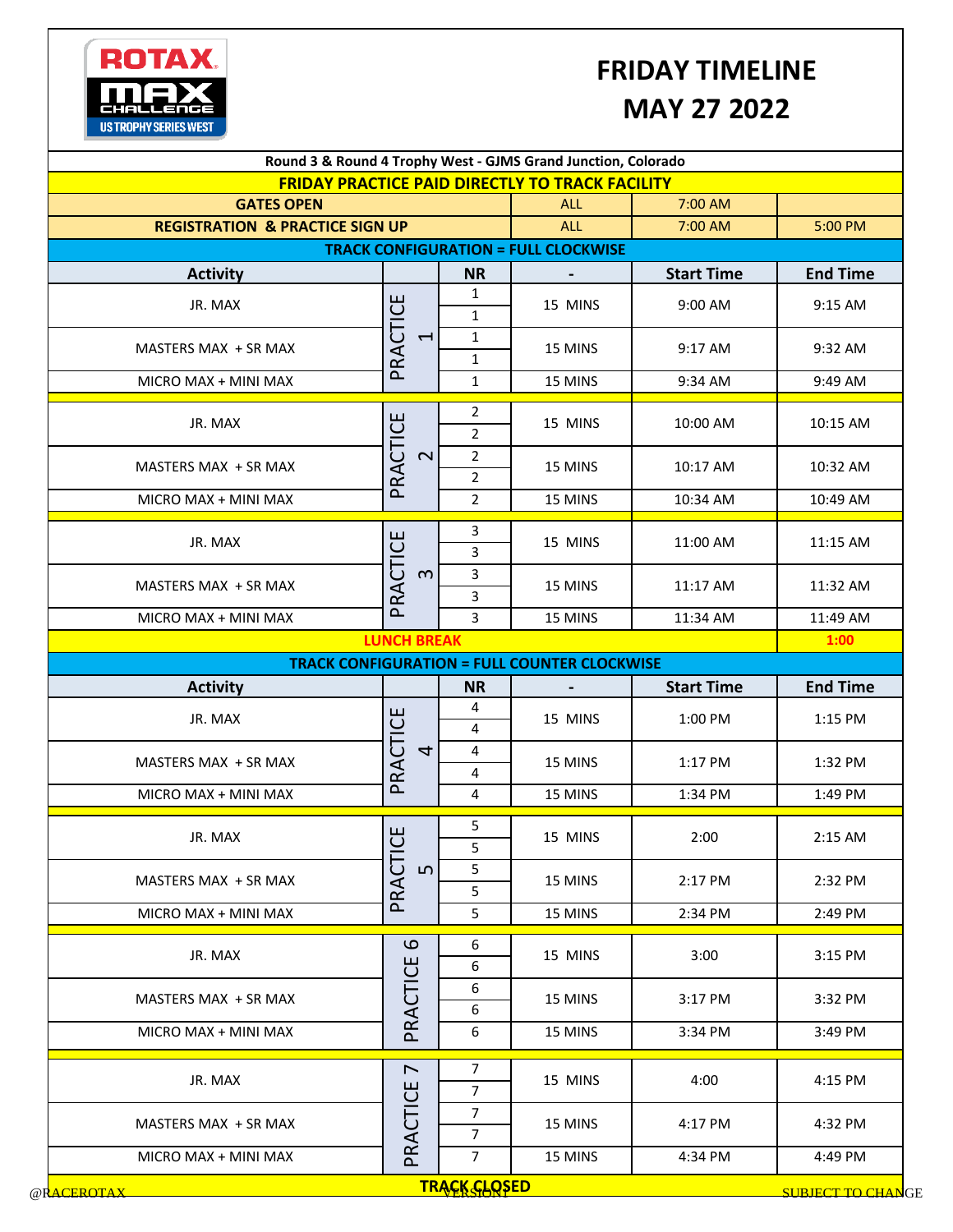

## **SATURDAY TIMELINE MAY 28 2022**

| Round 3 & Round 4 Trophy West - GJMS Grand Junction, Colorado |            |                |         |                   |                 |  |  |  |  |
|---------------------------------------------------------------|------------|----------------|---------|-------------------|-----------------|--|--|--|--|
| <b>Gates OPEN</b>                                             |            | <b>ALL</b>     | 7:00 AM |                   |                 |  |  |  |  |
| <b>TRACK CONFIGURATION = FULL COUNTER CLOCKWISE</b>           |            |                |         |                   |                 |  |  |  |  |
| <b>Activity</b>                                               |            | <b>NR</b>      |         | <b>Start Time</b> | <b>End Time</b> |  |  |  |  |
| JR. MAX                                                       | WARM UP    | $\mathbf{1}$   | 5 MINS  | 8:00 AM           | 8:05 AM         |  |  |  |  |
| MASTERS MAX + SR MAX                                          |            | $\mathbf{1}$   | 5 MINS  | 8:07 AM           | 8:12 AM         |  |  |  |  |
| MICRO MAX + MINI MAX                                          |            | $\mathbf{1}$   | 5 MINS  | 8:14 AM           | 8:19 AM         |  |  |  |  |
| <b>DRIVERS MEETING</b>                                        |            |                |         | 8:30 AM           | 8:50 AM         |  |  |  |  |
| JR. MAX                                                       | QUALIFYING | $\overline{2}$ | 8 MINS  | 9:00 AM           | 9:08 AM         |  |  |  |  |
| MASTERS MAX + SR. MAX                                         |            | $\overline{2}$ | 8 MINS  | 9:10 AM           | 9:18 AM         |  |  |  |  |
| <b>MINI MAX</b>                                               |            | $\overline{2}$ | 8 MINS  | 9:20 AM           | 9:28 AM         |  |  |  |  |
| <b>MICRO MAX</b>                                              |            | $\overline{2}$ | 8 MINS  | 9:30 AM           | 9:38 AM         |  |  |  |  |
| JR. MAX                                                       |            | 3              | 12 LAPS | 10:00 AM          | 10:15 AM        |  |  |  |  |
| SR. MAX                                                       | PRE-FINAL  | $\overline{3}$ | 12 LAPS | 10:17 AM          | 10:32 AM        |  |  |  |  |
| <b>MASTERS MAX</b>                                            |            | 3              | 12 LAPS | 10:34 PM          | 10:49 PM        |  |  |  |  |
| <b>MINI MAX</b>                                               |            | 3              | 10 LAPS | 10:51 AM          | 11:06 AM        |  |  |  |  |
| <b>MICRO MAX</b>                                              |            | $\overline{3}$ | 10 LAPS | 11:08 AM          | 11:23 PM        |  |  |  |  |
| <b>LUNCH BREAK</b>                                            | 12:15 PM   |                |         |                   |                 |  |  |  |  |
| JR. MAX                                                       | FINAL      | 4              | 18 LAPS | 12:30 PM          | 12:50 PM        |  |  |  |  |
| SR. MAX                                                       |            | 4              | 18 LAPS | 12:55 PM          | 1:15 PM         |  |  |  |  |
| <b>MASTERS MAX</b>                                            |            | 4              | 18 LAPS | 1:20 PM           | 1:40 PM         |  |  |  |  |
| <b>MINI MAX</b>                                               |            | 4              | 14 LAPS | 1:45 PM           | 2:05 PM         |  |  |  |  |
| MICRO MAX                                                     |            | 4              | 14 LAPS | 2:10 PM           | 2:40 AM         |  |  |  |  |
| <b>EVENT PODIUM PRESENTATIONS FOLLOWING POST RACE TECH</b>    |            |                |         |                   |                 |  |  |  |  |